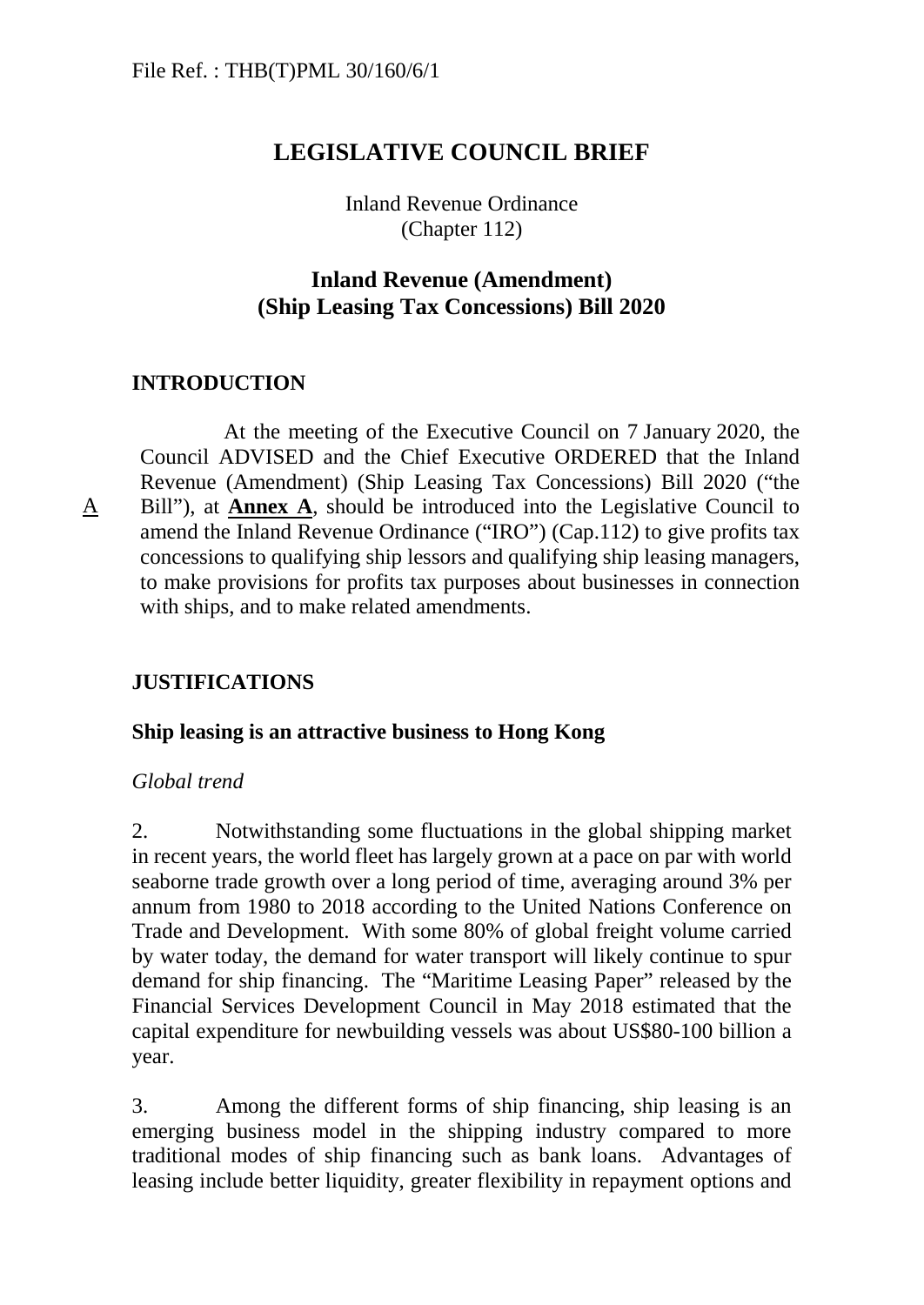cash expenses, and lower financing costs. In particular, Chinese leasing as a source of ship finance has grown from US\$8.2 billion in 2015 to US\$20.2 billion in 2018, representing a strong growth of 35% per annum on average.

4. Given that the Organisation for Economic Co-operation and Development ("OECD") is developing new international taxation rules and principles to deal with tax abuses, notably the anti-base erosion and profit shifting ("BEPS") measures, some shipping and ship leasing companies are currently looking for opportunities to rebase their operations. In this connection, Hong Kong as an international maritime centre can provide a place where companies with genuine business substance can operate.

# *Regional landscape*

5. With the shift of the global economic centre of gravity from the West to the East, and with the major contributor to shipowning and shipbuilding activities coming from Asia (e.g. around half of world's fleet is owned by Asia where China alone accounting for 15%; China, Korea and Japan together accounted for over 90% of global shipbuilding activity in 2018), ship financing activities are expected to see faster growth in Asia. According to the Seatrade Maritime News' estimates (May 2017), traditional banks (mainly those located in Europe) have gone from financing around 80% of the shipping industry in 2008 to about 60% in 2016, while Chinese leasing firms have expanded their market shares to about 20%.

6. Having recognised the importance of the presence of a vibrant maritime cluster in enhancing their position as major maritime centres, other international maritime cities have put forward tax measures and fiscal incentive schemes to proactively attract overseas companies to set up offices there, with a view to forming a strong maritime cluster of shipping groups and maritime services. Provision of tax incentives is a possible means for Hong Kong to stay competitive to effectively attract shipping-related companies to set up offices here.

## **Providing a conducive environment to promote ship leasing in Hong Kong**

7. With the support of suitable policy initiatives, Hong Kong would stand to benefit from these growth opportunities. As ship leasing serves to facilitate ship ownership and operation, which also generate demand for other maritime business services, fostering the development of the ship leasing business in Hong Kong is conducive to the growth of our shipping core and maritime cluster.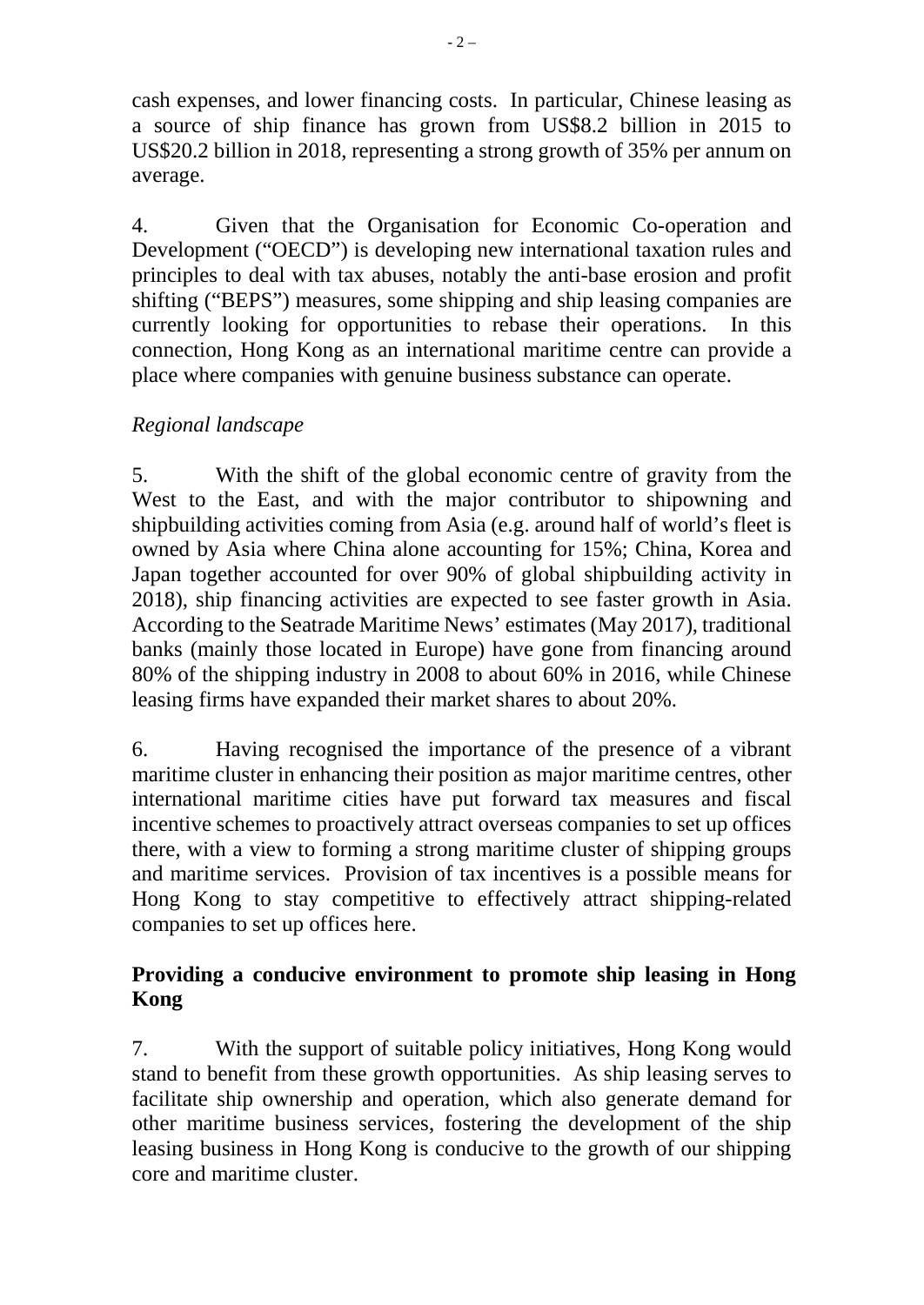8. Hong Kong has a strong maritime cluster of over 800 shippingrelated companies. Among the various maritime services, ship finance has demonstrated clear growth potential, contributing more than half of the value added of the maritime services sector and registering a growth rate averaging at 9.6% per annum during 2014-2017, which far outpaced that of the maritime services sector as a whole (1.3% per annum over the same period).

9. Recognising the business opportunities arising from the growth of ship leasing as well as the competitive landscape for maritime business in the region, and having regard to the positive experience of introducing tax measures through the aircraft leasing regime, we propose to introduce profits tax concessions for qualifying ship lessors and qualifying ship leasing managers (see paragraphs 10 to 13 below) to provide a conducive environment for ship leasing business in Hong Kong. We also propose suitable anti-abuse features to guard against possible tax avoidance (see paragraph 14 below). Our vision is, through strengthening our competitiveness in attracting ship leasing activities, to enhance Hong Kong's position as an international maritime and financial centre.

## **The proposed dedicated tax regime**

10. In order to raise the competitiveness of Hong Kong in attracting ship leasing activities and minimise the impact of the proposed tax measures on other parts of the existing tax regime, we propose providing for a new standalone tax regime under the IRO for qualifying ship lessors and qualifying ship leasing managers in which –

- (a) the tax rate on the qualifying profits of qualifying ship lessors carrying out operating lease and finance lease activities (including subleasing and sale and leaseback arrangement) will be 0%;
- (b) the tax rate on the qualifying profits of qualifying ship leasing managers carrying out ship leasing management activities for qualifying ship lessors will generally be 8.25% (i.e. half of the profits tax rate for corporations at 16.5%);
- (c) the tax base in respect of an operating lease, other than a sublease, will be equal to 20% of rentals, after deduction of expenses (excluding depreciation), derived by a qualifying ship lessor; and
- (d) the tax base in respect of a finance lease will be equal to finance charges or interest, after deduction of expenses, received by a qualifying ship lessor.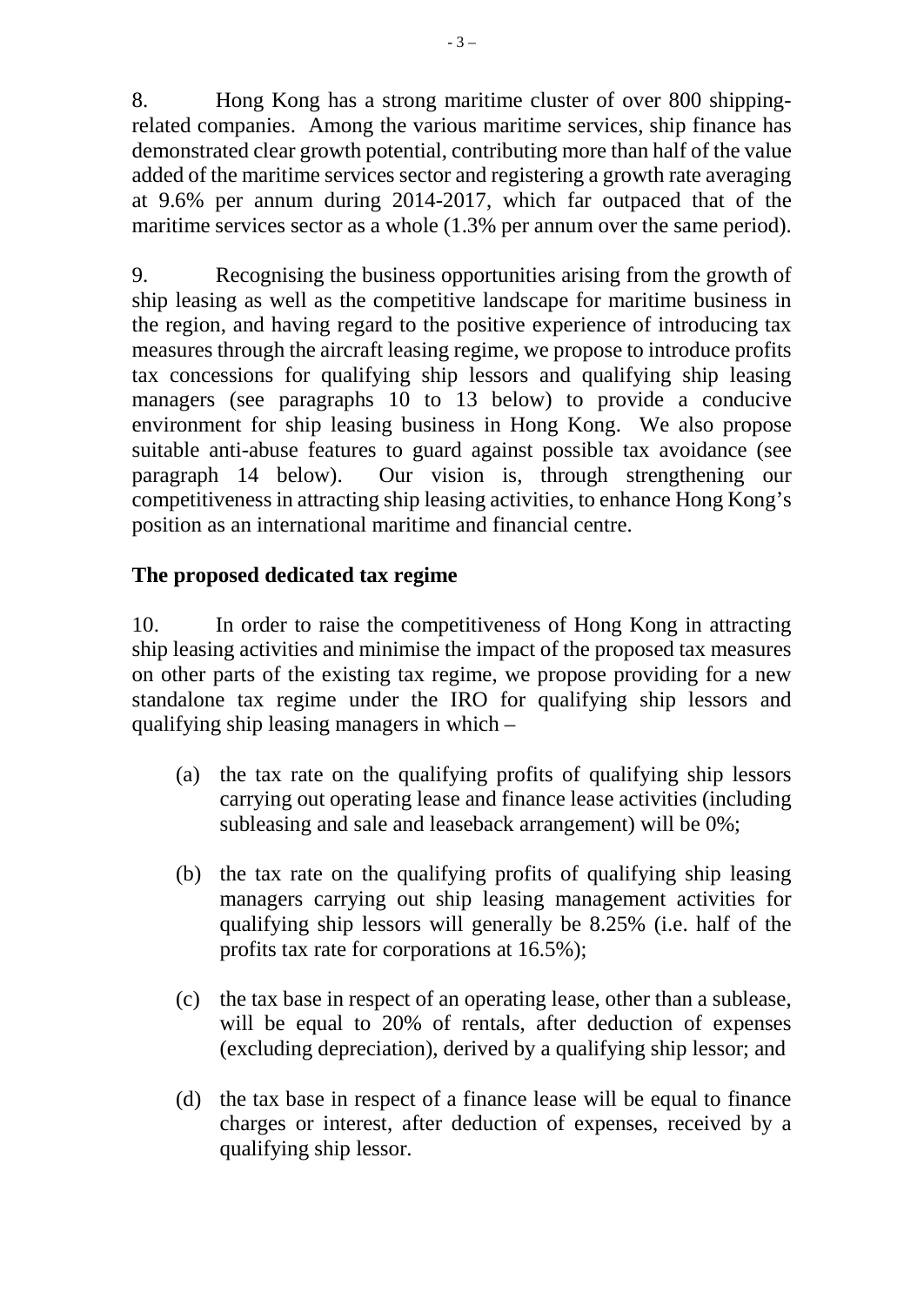11. While setting up a special purpose vehicle with the only activity of holding a ship for leasing is a common form of structure for ship lessors in the ship finance industry, it may not be the case for ship leasing managers. Similar to the set-up in the aircraft leasing regime, a qualifying ship lessor should be a standalone corporate solely carrying out qualifying ship leasing activities, whereas for ship leasing managers, a safe harbour rule is prescribed to allow ship leasing managers having profits primarily from, and assets primarily for, their ship leasing management activities to enjoy the tax benefits. We also propose empowering the Commissioner of Inland Revenue ("CIR") to determine that a corporation is a qualifying ship leasing manager and hence eligible for the tax concessions if the CIR is of the opinion that the relevant conditions or safe harbour rule would, in the ordinary course of its business, have been satisfied.

12. Profits derived from a qualifying ship leasing activity or ship leasing management activity carried out by a corporation under specified conditions will be entitled to the proposed profits tax concessions if the corporation makes an election in writing. The specified conditions for a qualifying ship leasing activity are –

- (a) the activity is carried out in the ordinary course of the corporation's business carried on in Hong Kong; and
- (b) the ship is of over 500 gross tonnage navigating solely or mainly outside the waters of Hong Kong.

13. In addition to the condition specified in paragraph 12(a) above, a qualifying ship leasing management activity is subject to the following specified conditions –

- (a) the activity is carried out for another corporation during the basis period of the other corporation for a year of assessment;
- (b) the other corporation is a qualifying ship lessor for that year of assessment; and
- (c) the ship is leased by the other corporation when the activity is carried out.

### **Anti-abuse features**

14. The dedicated regime will incorporate anti-abuse features so as to safeguard the integrity of the tax system and comply with international tax rules. The features include –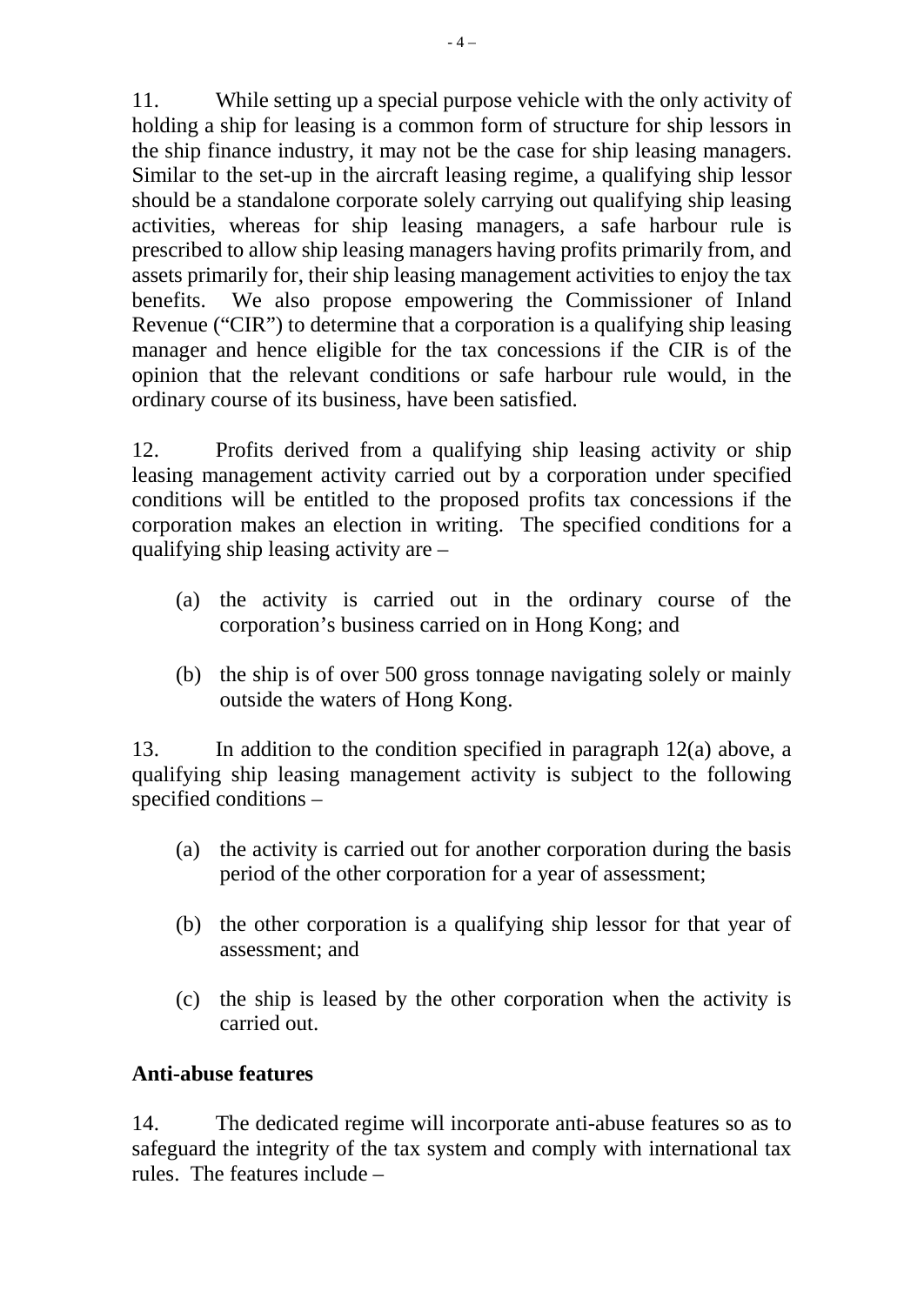- (a) requiring qualifying ship lessors and qualifying ship leasing managers to be standalone corporate entities to prohibit loss transfer via partnership; and ringfencing the preferential tax regime to the qualifying activities;
- (b) requiring the central management and control of qualifying ship lessors and qualifying ship leasing managers to be located in Hong Kong and their substantial activities to be carried out in Hong Kong (see paragraph 15 below for the substantial activity requirements) to ensure that their business operations are domiciled in Hong Kong with substance;
- (c) denying a qualifying ship lessor the 20% tax base concession if depreciation allowances in respect of the ship have been granted to the lessor or its connected person, or granted to any person under a sale and leaseback arrangement (i.e. following the existing treatment as provided in the IRO);
- (d) ensuring that qualifying ship lessors and qualifying ship leasing managers conduct business transactions with their associated parties on an arm's length basis;
- (e) introducing main purpose tests to prevent tax avoidance and treaty shopping; and
- (f) reducing the tax deduction for payments made by a lessee to its connected qualifying ship lessor by an amount of tax saving obtained by the lessor to maintain tax symmetry and prevent revenue loss.

### **Compliance with international standards**

15. In determining whether a preferential tax regime meets the international standards on counteracting BEPS, the OECD will take into account whether the regime can meet the substantial activity requirements to ensure that only those entities which undertake core income generating activities in a jurisdiction would benefit from the regime. The substantial activity requirements involve two conditions in Hong Kong, namely (a) an adequate number of the full-time qualified employees and (b) an adequate amount of operating expenditure. After industry consultation, the minimum thresholds for the above two measurements for the ship leasing and ship leasing management tax regimes are proposed as follows (measured at the group company level) –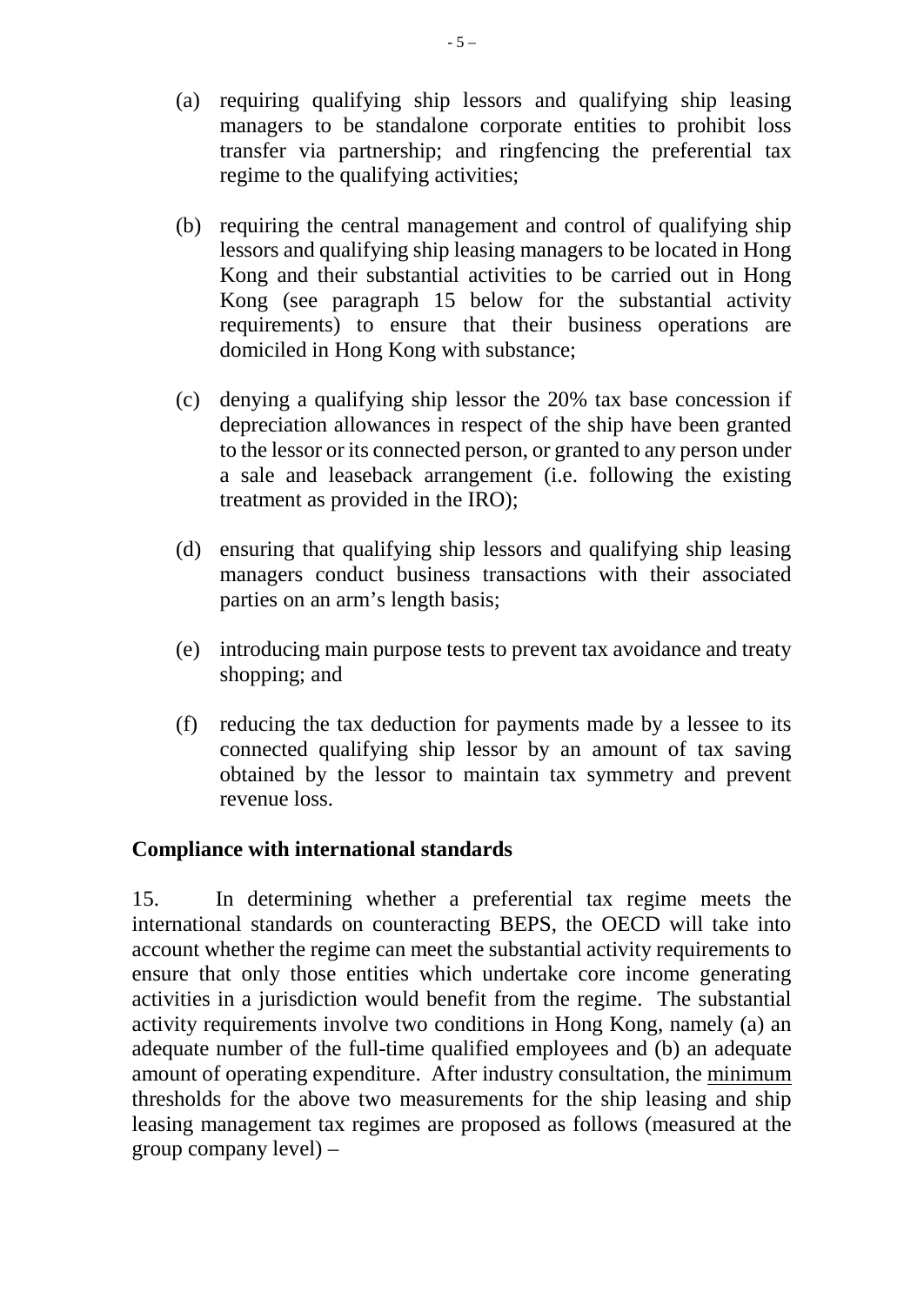|                            | Number of full-time | Annual operating                                 |
|----------------------------|---------------------|--------------------------------------------------|
| <b>Qualifying activity</b> | qualified employees | expenditure                                      |
| Ship leasing               |                     | HK\$7.8 million (equivalent<br>to US\$1 million) |
| Ship leasing               |                     | HK\$1 million                                    |
| management                 |                     |                                                  |

16. The thresholds are proposed with the advice of the trade by reference to the actual operating statistics of ship leasing and ship leasing management companies. Given that the referenced companies are genuinely carrying out substantive businesses, while the proposed tax regime for qualifying ship leasing and ship leasing management activities is subject to the OECD's scrutiny, we are optimistic that the proposal featuring substantial activity requirements and without ringfencing from the domestic economy<sup>[1](#page-5-0)</sup>, would not be labelled by OECD as a harmful tax practice for the purposes of anti-BEPS measures.

## **Potential benefits of the proposal**

17. According to the analysis conducted by the Task Force on Ship Leasing ("the Task Force") under the Hong Kong Maritime and Port Board, with relevant input from experts in the shipping and ship finance industries, if the proposed new tax regime for ship leasing is put in place, it is estimated that Hong Kong could capture 12% of the global ship finance market in ten years' time. This would bring about the following potential benefits (in 2018 dollars) –

- (a) cumulative incremental ship finance business of about HK\$265 billion to HK\$460 billion over 10 years compared to the case if no tax measure is introduced;
- (b) cumulative value added of around HK\$20 billion to HK\$35 billion over 10 years (from HK\$0.4 billion to HK\$0.6 billion in Year 1 to HK\$3.6 billion to HK\$6.3 billion in Year 10);
- (c) direct employment of around 6 400 to 11 200 jobs (in terms of man-years) over 10 years (from 120 to 200 jobs in Year 1 to 1 170 to 2 040 jobs in Year 10); and
- (d) indirect employment of about 23 000 to 40 000 jobs (in terms of

<span id="page-5-0"></span>j 1 For the purpose of considering whether a tax regime constitutes a harmful tax practice, the OECD would consider various factors including the ringfencing issue. A preferential regime will be considered to be ringfenced from the domestic economy if (i) it excludes resident taxpayers from the benefits of the regime or (ii) an enterprise qualifying for the regime does not have access to the domestic market.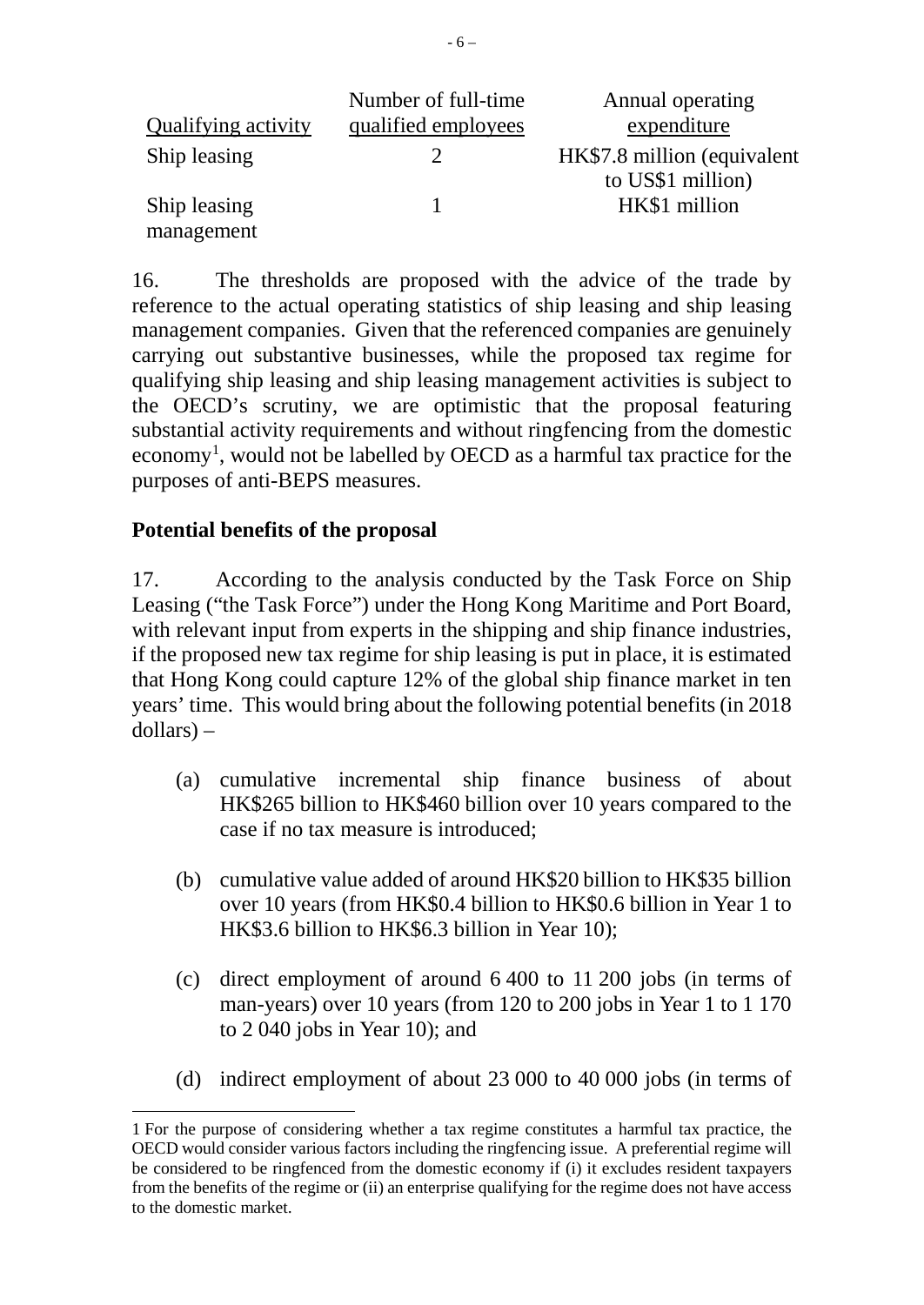man-years) in the economic sectors/activities in support of the ship leasing business/activities over 10 years due to the linkage effects.

## **THE BILL**

18. The Bill provides for the profits tax concessions for qualifying ship lessors and qualifying ship leasing managers, makes provisions for profits tax purposes about businesses in connection with ships, and makes related amendments to the IRO. The main provisions of the Bill are as follows –

- (a) **Clauses 5, 18 and 19** add the new sections 14O to 14ZB and the new Schedules 8C and 17FA to the IRO to –
	- (i) provide for the interpretation of terms, including "qualifying ship leasing activity" and "qualifying ship leasing management activity" for the proposed tax concessions provisions (the new section 14O and section 1 of the new Schedule 17FA);
	- (ii) provide for profits tax concessions to qualifying ship lessors and qualifying ship leasing managers, the calculation of net lease payments for operating leases and net payments of finance charges or interests for funding leases, and certain tax treatments (the new sections 14P, 14Q, 14R, 14S and 14T and the new Schedule 8C);
	- (iii) provide for the safe harbour rule for the qualification as a qualifying ship leasing manager (the new section 14U);
	- (iv) provide for CIR's power to determine that a corporation is a qualifying ship leasing manager (the new section 14V);
	- (v) provide for substantial activity threshold requirements, treatment of certain losses, anti-avoidance provisions and CIR's power to amend the new Schedule 17FA (the new sections 14W, 14X, 14Y, 14Z, 14ZA and 14ZB and the new Schedule 17FA);
- (b) **Clause 6** amends section 15 of the IRO to deem sums received by or accrued to a corporation from carrying on certain businesses in connection with ships as having a Hong Kong source, even if the ships are used outside Hong Kong;
- (c) **Clause 8** amends consequentially section 16 of the IRO and adds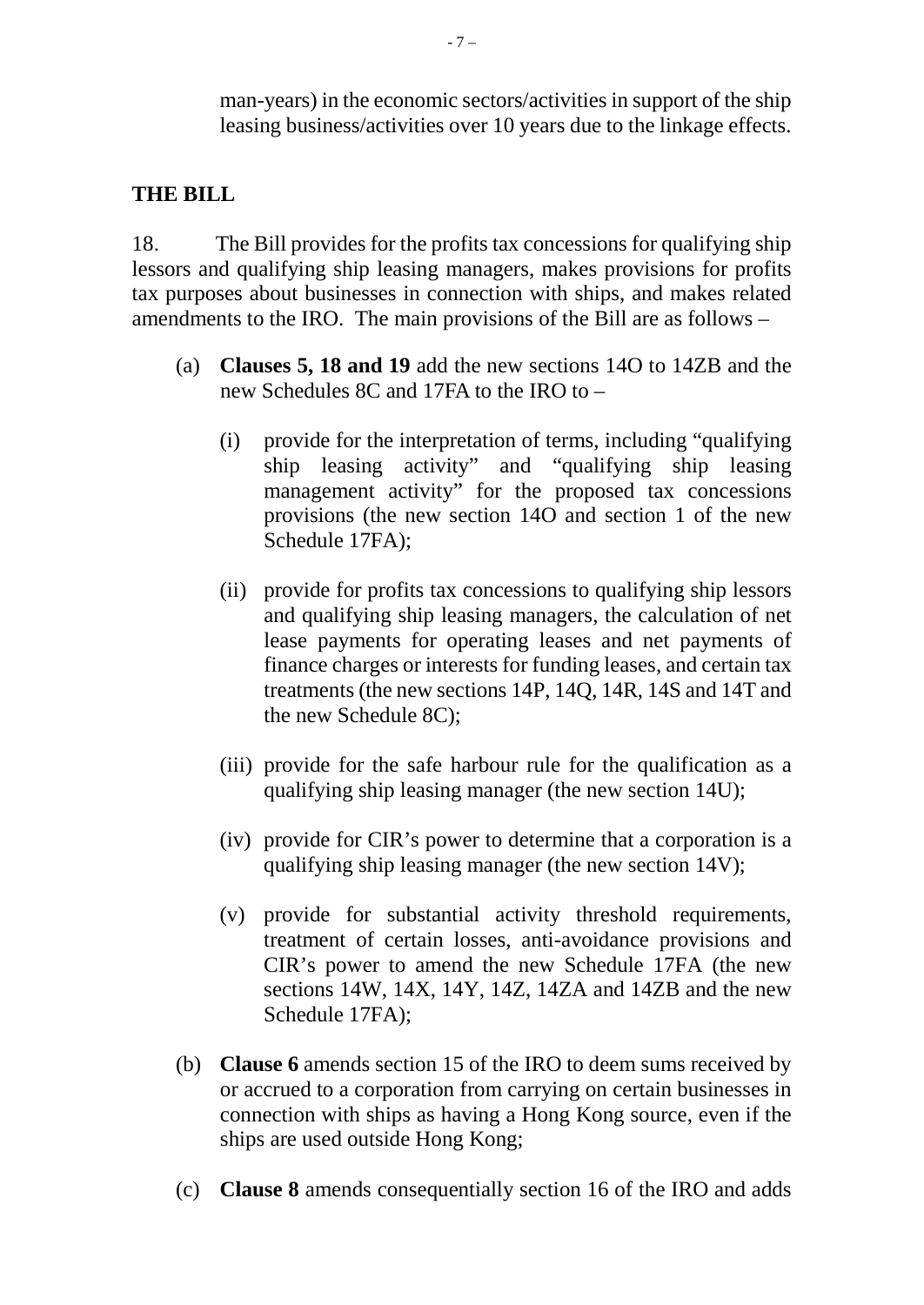a new section 16(3D) to deem the payments of finance charges or interests for the right to use the ship under a funding lease as sums payable by way of interest on money borrowed for the purpose of producing the profits;

- (d) **Clause 9** amends consequentially section 19CA of the IRO to provide for adjustments in respect of relevant losses to be set off against the concessionary trading receipt chargeable to tax under the new section 14P or 14T;
- (e) **Clauses 10, 11, 12 and 13** amend sections 37, 38, 39B and 39D of the IRO respectively to deal with computation of the cost and capital expenditure in relation to a ship that is used by a corporation for carrying out a qualifying ship leasing activity before being used in another trade, profession or business;
- (f) **Clauses 15 and 20** add a new Schedule to the IRO to deal with transitional matters; and
- (g) **Clauses 4, 14, 16 and 17** are consequential amendments to sections 14, 63H and 100 of, and Schedule 8 to, the IRO respectively.

### **LEGISLATIVE TIMETABLE**

| 19. | The legislative timetable is as follows $-$                               |                  |  |  |
|-----|---------------------------------------------------------------------------|------------------|--|--|
|     | Publication in the Gazette                                                | 17 January 2020  |  |  |
|     | First Reading and commencement of<br>Second Reading debate                | 12 February 2020 |  |  |
|     | Resumption of Second Reading debate,<br>Committee Stage and Third Reading | To be notified   |  |  |

## **IMPLICATIONS OF THE PROPOSAL**

20. The Bill is in conformity with the Basic Law, including the provisions concerning human rights. It will not affect the current binding effect of the IRO. It has no civil service, competition, environmental, family, gender or productivity implications. The financial, economic and B sustainability implications of the proposal are set out at **Annex B**.